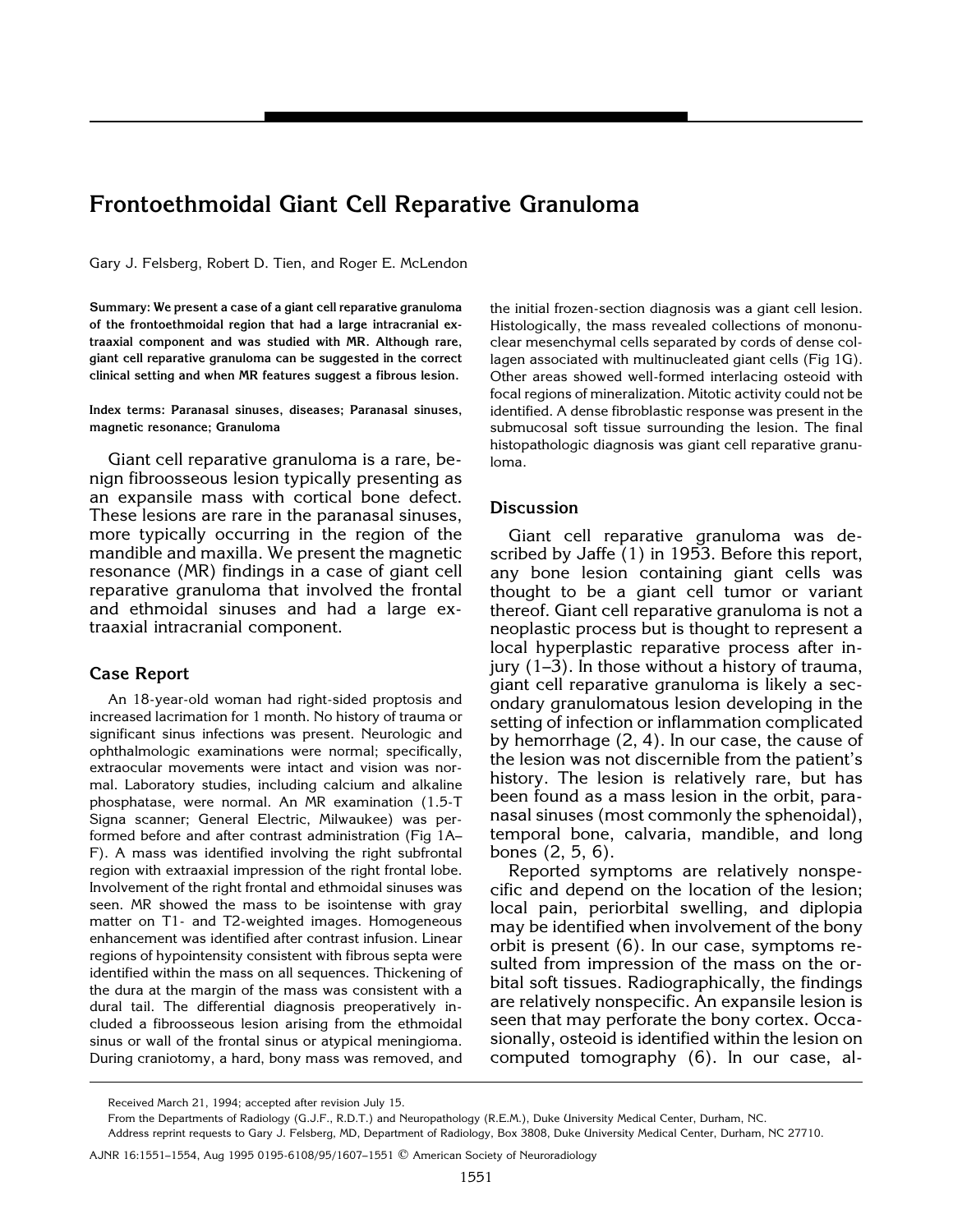

Fig 1. *A*, Axial T1-weighted MR image shows well-defined mass causing impression on the right frontal lobe. Note involvement of the right frontal sinus (*straight white arrow*) and loss of the posterior wall of the frontal sinus. Hyperintense material (*curved arrow*) laterally in the frontal sinus is consistent with trapped sinus secretions. Linear regions of hypointensity are consistent with fibrous septa (*black arrows*).

*B*, Axial balanced MR image shows mass remains isointense with gray matter. Thin hypointense structure between mass and frontal lobe is consistent with dura and/or thinned posterior wall of frontal sinus (*arrowheads*). Signal abnormality of cerebral parenchyma is absent. Trapped sinus secretions (*white arrow*) and fibrous septa (*black arrows*) are seen.

*C*, Axial T2-weighted MR image shows mass remains predominantly isointense with gray matter. Peripheral to thin hypointense structure separating mass and cerebral parenchyma is thin hyperintensity consistent with thin cerebrospinal fluid cleft (*arrowheads*). Trapped sinus secretions (*white arrow*) and fibrous septa (*black arrows*) are seen.

*D*, Axial T1-weighted MR image after contrast infusion shows homogeneous enhancement of the mass. Trapped sinus secretions (*white arrow*) and fibrous septa (*black arrows*) are seen.

*E*, Coronal T1-weighted MR image at level of orbital apex after contrast infusion shows dural thickening (dural tail sign) along both medial and lateral margins of the mass (*arrows*).

*F*, Coronal T1-weighted MR image more anterior to *E* after contrast infusion shows extension of the mass inferiorly into the right ethmoidal sinus and superior nasal cavity (*arrows*) with expansion of the sinus structure. The ethmoidal sinus septa are not preserved.

*G*, Photomicrograph (hematoxylin-eosin, 3250) of surgical specimen shows several multinucleated giant cells (*thin arrows*) and irregular bands of dense collagen (*thick arrows*) separated by sheets of basophilic mononuclear mesenchymal cells.



G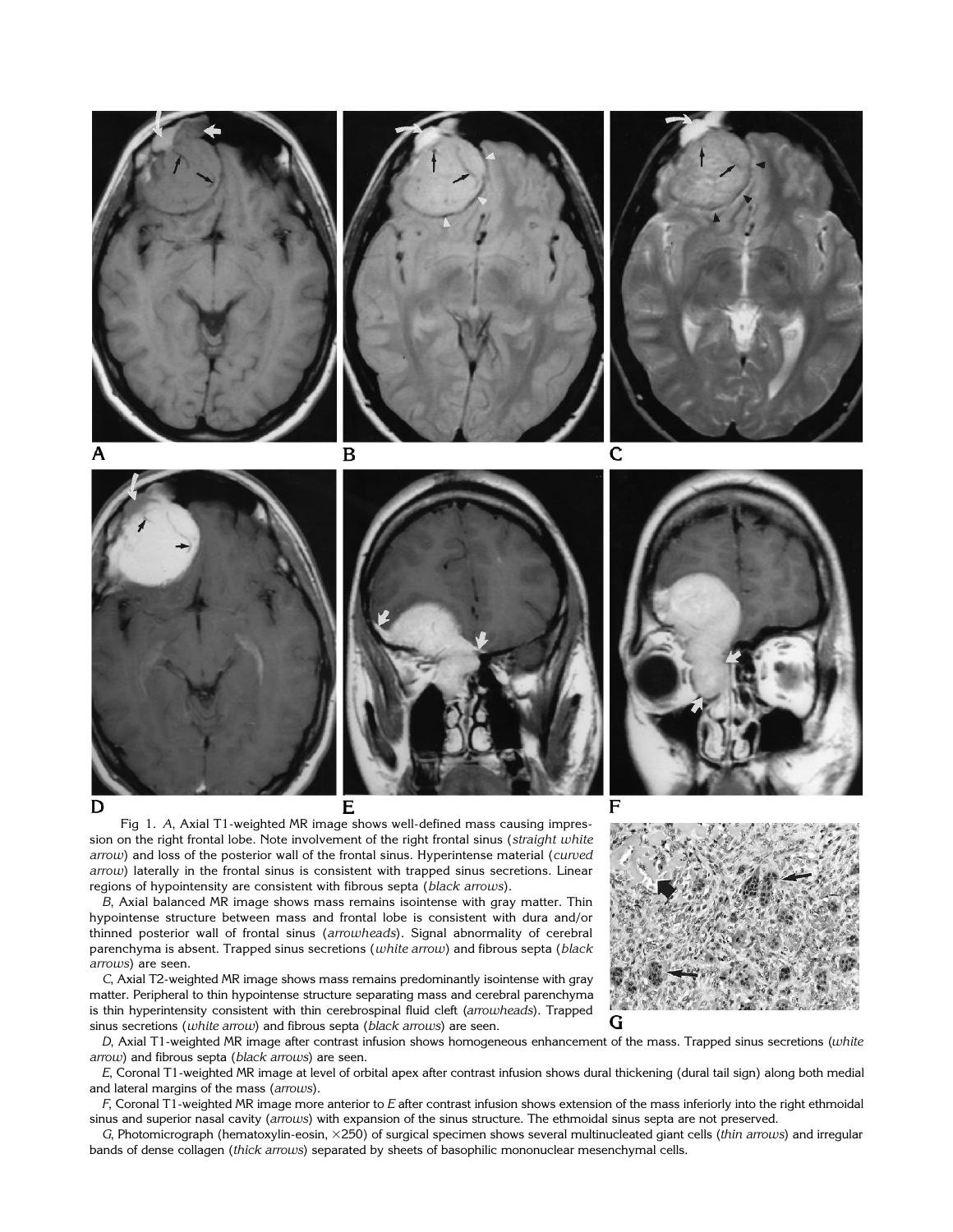though extension of the mass through the posterior wall of the frontal sinus was seen along with ethmoidal sinus expansion, areas of calcification or osteoid could not be identified definitely. MR imaging findings have not been reported but should be expected, as in our case, to mimic the MR findings described for giant cell tumors, typified by a large homogeneous lesion similar in signal to gray matter on all sequences with homogeneous contrast enhancement (7). Given the presence of isointensity with gray matter on all MR sequences and the dural tail sign in our case, the possibility of meningioma was also considered.

The main differential diagnosis both radiographically and pathologically is the more common giant cell tumor. Radiographically, the lesions can be indistinguishable, demonstrating an expansile soft-tissue mass with locally invasive characteristics (8, 9). Giant cell tumors, although more common in epiphyseal portions of the long bones, can be seen in the skull, usually affecting the mandible, facial bones, and sphenoidal and ethmoidal sinuses (2, 8, 10, 11). Histologically, giant cell reparative granuloma can be difficult to differentiate from giant cell tumor. Both show multinucleated giant cells in a connective tissue stroma; in the reparative granuloma, however, the giant cells are scattered, mitotic figures are rare, and the stromal cells show a cytoplasmic predominance, as opposed to those seen in giant cell tumors, which show a nuclear predominance (2, 12). A brown tumor can also be difficult to differentiate from a giant cell reparative granuloma. Laboratory values are extremely important in the setting of brown tumors in showing elevated serum calcium, alkaline phosphatase, and parathyroid hormone levels and depressed serum phosphate (2, 6). Clinical information is also useful in differentiation. As in our case, giant cell reparative granuloma usually is seen in the first two decades of life. The usual age of onset of giant cell tumors is in the third and fourth decades (2, 12). The course of giant cell reparative granuloma is also relatively benign when compared with giant cell tumor; surgical resection is curative in most cases and recurrence is rare (1, 6, 13).

The radiologic differential diagnosis of an expansile paranasal sinus lesion should include inflammatory lesions, neoplasia, and other fibroosseous lesions. Frontal sinus mucoceles, the most common expansile lesions of the paranasal sinuses, result from obstruction of the frontal sinus ostium. Intracranial extension can be seen. Although the signal intensity of a mucocele can be highly variable on T1- and T2 weighted sequences, the lesion is usually hyperintense on at least one of these sequences or is of very low signal on both sequences (14). The lack of central homogeneous enhancement in a mucocele also aids in differentiating it from a solid tumor. Sinus expansion is typical with sinus polyposis or a polypoid mucocele; however, radiologic demonstration of preservation of sinus septa and a thin zone of mucoid material at the margins of the expanding polyps helps to distinguish this entity from a more solid tumor mass (15). Intracranial extension can also be seen with polyps. MR shows various degrees of lesional hyperintensity on T1- and T2-weighted images and lesional inhomogeneity on MR images before and after contrast administration (15). Sinus infection, most commonly fungal, can be associated with mild sinus expansion; other signs of infection are usually present, including thickened, sclerotic bone and paranasal mucosal thickening (15).

Although aggressive squamous cell carcinomas typically destroy rather than remodel bone, sinonasal sarcomas including lymphomas, sinus nerve sheath tumors, inverting papillomas, extramedullary plasmacytomas, minor salivary gland tumors, esthesioneuroblastomas, melanomas, granulocytic sarcomas (chloromas), and hemangiopericytomas can be associated with bone remodeling and sinus expansion (15). These lesions can be radiographically indistinguishable from giant cell reparative granulomas, with MR imaging features of intermediate intensity on T1- and T2-weighted images and homogeneous contrast enhancement. These lesions, however, tend to occur in the nasal fossa and ethmoidal and maxillary sinuses; a frontal sinus location of these lesions is rare (15).

Other fibroosseous lesions, including fibrous dysplasia and ossifying fibroma, can be associated with sinus expansion. These lesions arise from the medullary space of the wall of the affected sinus, show low signal intensity on both T1- and T2-weighted images, and show inhomogeneous contrast enhancement (16). As opposed to our case of giant cell reparative granuloma, an intact cortical margin is seen in the majority of cases of fibrous dysplasia and ossifying fibroma (16).